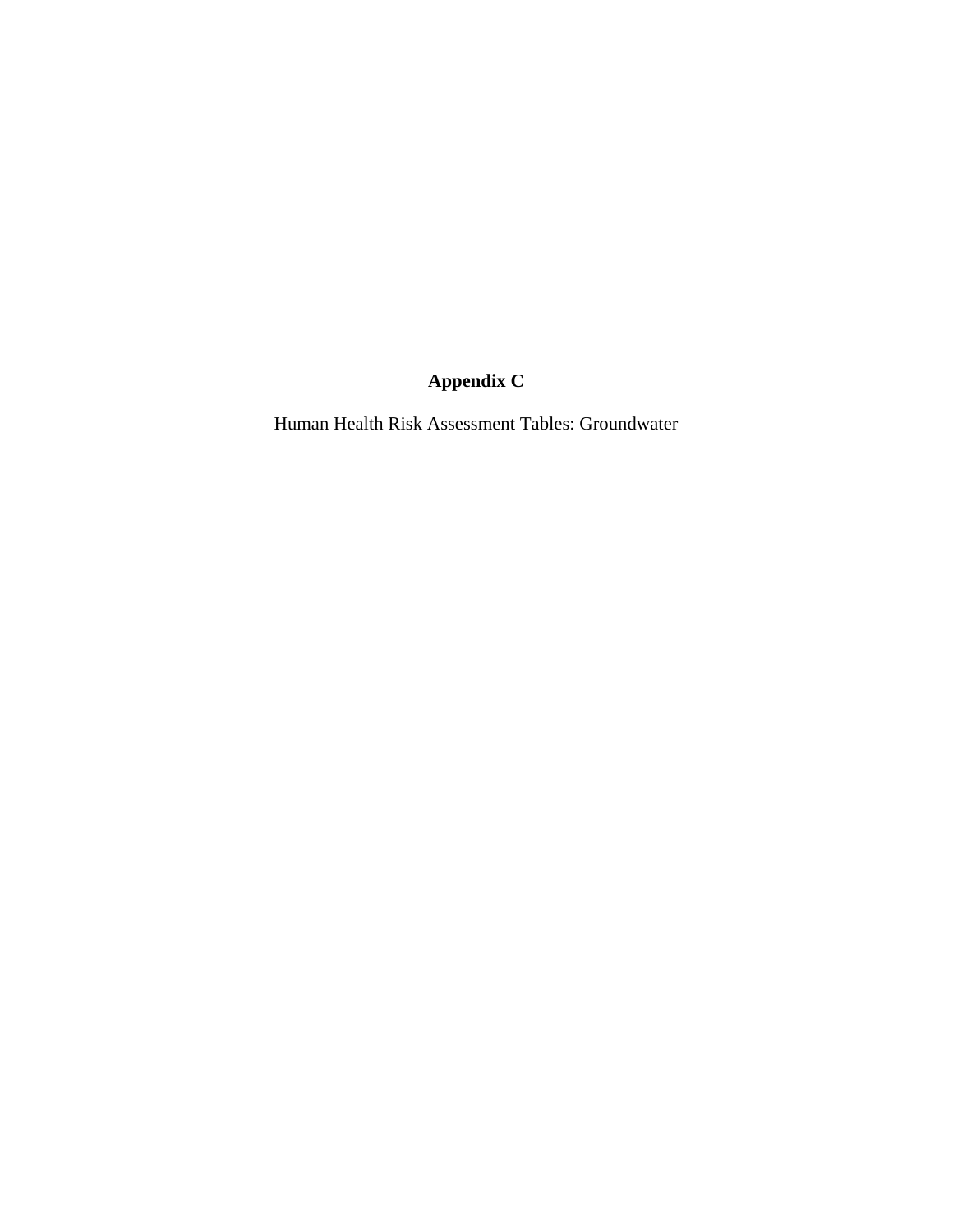## **TABLE C-1 FORT TOTTEN HUMAN HEALTH RISK ASSESSMENT CALCULATIONS, ESTIMATES OF CANCER AND NONCANCER RISKS FOR ADULT RESIDENTS DUE TO EXPOSURES TO GROUNDWATER INGESTION -- REASONABLE MAXIMUM SCENARIO (RME)**

| <b>Site Number:</b>             | Groundwater     |
|---------------------------------|-----------------|
| * RME- Ingestion of Groundwater |                 |
| Ingestion Rate = $CR$           | $2$ L/day       |
| Exposure Frequency = $EF$       | $350$ day/yr    |
| $Exposure$ Duration = $ED$      | $24 \text{ yr}$ |
| Body Weight = BW                | 70 kg           |
| Averaging Time (Noncancer) = AT | 8,760 days      |
| Averaging Time (Cancer) = $AT$  | 25,550 days     |

Intake  $(mg/kg-day) = Conc * CR * EF * ED / (BW * AT)$ 

NCADI = Daily intake - Noncarcinogens CADI = Daily Intake - Carcinogens HQ = Hazard Quotient - Noncarcinogens = NCADI / RfD Risk = Cancer Risk = CADI \* SF

| <b>Chemical of Concern</b>                  | <b>EPC</b>           | <b>NCADI</b>         | <b>CADI</b>                  | <b>Chronic RfD</b>   | SF              | HQ                         | <b>Risk</b>                |
|---------------------------------------------|----------------------|----------------------|------------------------------|----------------------|-----------------|----------------------------|----------------------------|
|                                             | (mg/L)               | $(mg/kg-day)$        | (mg/kg-day)                  | (mg/kg-day)          | per (mg/kg-day) |                            |                            |
|                                             |                      |                      | <b>Inorganics</b>            |                      |                 |                            |                            |
| ALUMINUM                                    | 7.97E-01             | 2.18E-02             | 7.48E-03                     | $1.00E + 00$         | NA              | 2.18E-02                   |                            |
| <b>ANTIMONY</b>                             | 1.34E-03             | 3.67E-05             | 1.26E-05                     | 4.00E-04             | NA              | 9.18E-02                   | $\overline{a}$             |
| <b>BARIUM</b>                               | 1.48E-01             | 4.06E-03             | 1.39E-03                     | 7.00E-02             | <b>NA</b>       | 5.81E-02                   | $\overline{a}$             |
| CADMIUM                                     | 2.09E-04             | 5.73E-06             | 1.96E-06                     | 5.00E-04             | <b>NA</b>       | 1.15E-02                   | $\overline{a}$             |
| <b>CHROMIUM</b>                             | 5.10E-02             | 1.40E-03             | 4.79E-04                     | 3.00E-03             | <b>NA</b>       | 4.66E-01                   | $\overline{a}$             |
| <b>COBALT</b>                               | 3.00E-03             | 8.22E-05             | 2.82E-05                     | 6.00E-02             | <b>NA</b>       | 1.37E-03                   | $\overline{a}$             |
| <b>COPPER</b>                               | 4.63E-03             | 1.27E-04             | 4.35E-05                     | 3.70E-02             | NA              | 3.43E-03                   | $\overline{a}$             |
| MANGANESE                                   | 6.05E-02             | 1.66E-03             | 5.68E-04                     | 2.40E-02             | <b>NA</b>       | 6.91E-02                   | $\overline{a}$             |
| NICKEL                                      | 1.91E-01             | 5.23E-03             | 1.79E-03                     | 2.00E-02             | <b>NA</b>       | 2.62E-01                   | $\overline{a}$             |
| SELENIUM                                    | 1.97E-03             | 5.40E-05             | 1.85E-05                     | 5.00E-03             | NA              | 1.08E-02                   | $\overline{a}$             |
| VANADIUM                                    | 9.00E-04             | 2.47E-05             | 8.45E-06                     | 7.00E-03             | NA              | 3.52E-03                   | $\overline{a}$             |
| ZINC                                        | 1.32E-02             | 3.62E-04             | 1.24E-04                     | 3.00E-01             | NA              | 1.21E-03                   |                            |
|                                             |                      |                      | PAHs                         |                      |                 |                            |                            |
| <b>ACENAPHTHENE</b>                         | 8.00E-04             | 2.19E-05             | 7.51E-06                     | 6.00E-02             | NA              | 3.65E-04                   | --                         |
| <b>ANTHRACENE</b>                           | 2.00E-03             | 5.48E-05             | 1.88E-05                     | 3.00E-01             | NA              | 1.83E-04                   | $\overline{a}$             |
| <b>BENZ(A)ANTHRACENE</b>                    | 2.52E-03             | 6.90E-05             | 2.37E-05                     | <b>NA</b>            | 7.30E-01        | $\overline{\phantom{a}}$   | 1.73E-05                   |
| <b>BENZO[A]PYRENE</b>                       | 2.78E-03             | 7.62E-05             | 2.61E-05                     | NA                   | 7.30E+00        | $\overline{\phantom{a}}$   | 1.91E-04                   |
| <b>BENZO(B)FLOURANTHENE</b>                 | 5.00E-03             | 1.37E-04             | 4.70E-05                     | NA                   | 7.30E-01        | $\overline{a}$             | 3.43E-05                   |
| BENZO(G,H,I)PERYLENE                        | 2.63E-03             | 7.21E-05             | 2.47E-05                     | 3.00E-02             | NA              | 2.40E-03                   | $\overline{a}$             |
| BENZO(K)FLOURANTHENE                        | 1.53E-03             | 4.19E-05             | 1.44E-05                     | <b>NA</b>            | 7.30E-02        | --                         | 1.05E-06                   |
| <b>CHRYSENE</b>                             | 3.50E-03             | 9.59E-05             | 3.29E-05                     | <b>NA</b>            | 7.30E-03        | $\overline{a}$             | 2.40E-07                   |
| DIBENZ[A, H]ANTHRACENE                      | 2.00E-03             | 5.48E-05             | 1.88E-05                     | NA                   | 7.30E+00        | $\overline{a}$             | 1.37E-04                   |
| <b>FLUORANTHENE</b>                         | 8.21E-03             | 2.25E-04             | 7.71E-05                     | 4.00E-02             | NA              | 5.62E-03                   | $\overline{a}$             |
| <b>FLUORENE</b>                             | 9.00E-04             | 2.47E-05             | 8.45E-06                     | 4.00E-02             | NA              | 6.16E-04                   | $\overline{a}$             |
| INDENO(1,2,3-CD)PYRENE                      | 2.51E-03             | 6.88E-05             | 2.36E-05                     | NA                   | 7.30E-01        | $\overline{a}$             | 1.72E-05                   |
| 2-METHYLNAPHTHALENE                         | $0.00E + 00$         | $0.00E + 00$         | $0.00E + 00$                 | 2.00E-02             | <b>NA</b>       | $0.00E + 00$               | $\overline{a}$             |
| NAPHTHALENE                                 | 9.00E-04             | 2.47E-05             | 8.45E-06                     | 2.00E-02             | NA              | 1.23E-03                   | $\overline{a}$             |
| PHENANTHRENE                                | 4.70E-03             | 1.29E-04             | 4.41E-05                     | 2.00E-02             | NA              | 6.44E-03                   | $\overline{a}$             |
| PYRENE                                      | 6.75E-03             | 1.85E-04             | 6.34E-05                     | 3.00E-02             | NA              | 6.16E-03                   | $\overline{a}$             |
|                                             |                      |                      | <b>Pesticides/PCBs</b>       |                      |                 |                            |                            |
| DIELDRIN                                    | 4.00E-04             | 1.10E-05             | 3.76E-06                     | 5.00E-05             | $1.60E + 01$    | 2.19E-01                   | 6.01E-05                   |
|                                             |                      |                      | <b>Semivolatiles</b>         |                      |                 |                            |                            |
| BIS(2-ETHYLHEXYL)PHTHALATE                  | 1.40E-02             | 3.84E-04             | 1.32E-04                     | 2.00E-02             | 1.40E-02        | 1.92E-02                   | 1.84E-06                   |
| BUTYLBENZYLPHTHALATE                        | 5.00E-04             | 1.37E-05             | 4.70E-06                     | 2.00E-01             | NA              | 6.85E-05                   |                            |
| DI(2-ETHYLHEXYL)ADIPATE                     | 1.00E-04             | 2.74E-06             | 9.39E-07                     | 6.00E-01             | 1.20E-03        | 4.57E-06                   | 1.13E-09                   |
| <b>DIBENZOFURAN</b>                         | 9.00E-04             | 2.47E-05             | 8.45E-06                     | 4.00E-03             | NA              | 6.16E-03                   |                            |
| DIBUTYLPHTHALATE                            | 4.00E-03             | 1.10E-04             | 3.76E-05                     | 1.00E-01             | NA              | 1.10E-03                   | $\overline{a}$             |
| <b>DIETHYLPHTHALATE</b>                     | 3.00E-03             | 8.22E-05             | 2.82E-05                     | 8.00E-01             | <b>NA</b>       | 1.03E-04                   | $\overline{a}$             |
| DIMETHYLPHTHALATE                           | 1.00E-04             | 2.74E-06             | 9.39E-07<br><b>Volatiles</b> | $1.00E + 01$         | NA              | 2.74E-07                   | $\overline{a}$             |
| <b>ACETONE</b>                              | 5.05E-03             | 1.38E-04             | 4.74E-05                     | 1.00E-01             | NA              | 1.38E-03                   |                            |
| <b>BROMOFORM</b>                            | 3.00E-03             | 8.22E-05             | 2.82E-05                     | 2.00E-02             | 7.90E-03        | 4.11E-03                   | 2.23E-07                   |
| <b>CHLOROETHANE</b>                         | 6.00E-04             | 1.64E-05             | 5.64E-06                     | 4.00E-01             | 2.90E-03        | 4.11E-05                   | 1.63E-08                   |
| <b>CHLOROFORM</b>                           | 2.30E-02             | 6.30E-04             | 2.16E-04                     | 1.00E-02             | 6.10E-03        | 6.30E-02                   | 1.32E-06                   |
| CHLOROMETHANE                               | 2.42E-03             | 6.62E-05             | 2.27E-05                     | NA                   | 1.30E-02        | --                         | 2.95E-07                   |
| DIBROMOCHLOROMETHANE                        | 5.00E-04             | 1.37E-05             | 4.70E-06                     | 2.00E-02             | 8.40E-02        | 6.85E-04                   | 3.95E-07                   |
| <b>M&amp;P XYLENES</b>                      |                      |                      |                              | $2.00E + 00$         | <b>NA</b>       |                            |                            |
| METHYL-T-BUTYL ETHER                        | 3.00E-04<br>1.03E-03 | 8.22E-06<br>2.81E-05 | 2.82E-06<br>9.65E-06         | NA                   | 4.00E-03        | 4.11E-06<br>$\overline{a}$ | 3.86E-08                   |
|                                             |                      |                      |                              |                      |                 |                            |                            |
| <b>METHYLENE CHLORIDE</b><br>N-BUTYLBENZENE | 2.00E-04             | 5.48E-06             | 1.88E-06                     | 6.00E-02<br>4.00E-02 | 7.50E-03        | 9.13E-05                   | 1.41E-08<br>$\overline{a}$ |
| P-ISOPROPYLTOLUENE                          | 1.00E-04             | 2.74E-06             | 9.39E-07                     | NA                   | NA<br>NA        | 6.85E-05<br>$\overline{a}$ | $\overline{a}$             |
|                                             | 2.00E-04             | 5.48E-06             | 1.88E-06                     |                      |                 | $\overline{a}$             |                            |
| TERT-BUTYLALCOHOL                           | 5.10E-03             | 1.40E-04             | 4.79E-05                     | NA                   | NA              |                            | $\overline{a}$             |
| <b>XYLENES</b>                              | 3.00E-04             | 8.22E-06             | 2.82E-06                     | $2.00E + 00$         | NA              | 4.11E-06                   | $\overline{a}$             |
| <b>Cumulative Risk</b>                      |                      |                      |                              |                      |                 | $1.34E + 00$               | 0.0004621                  |
|                                             |                      |                      |                              |                      |                 |                            |                            |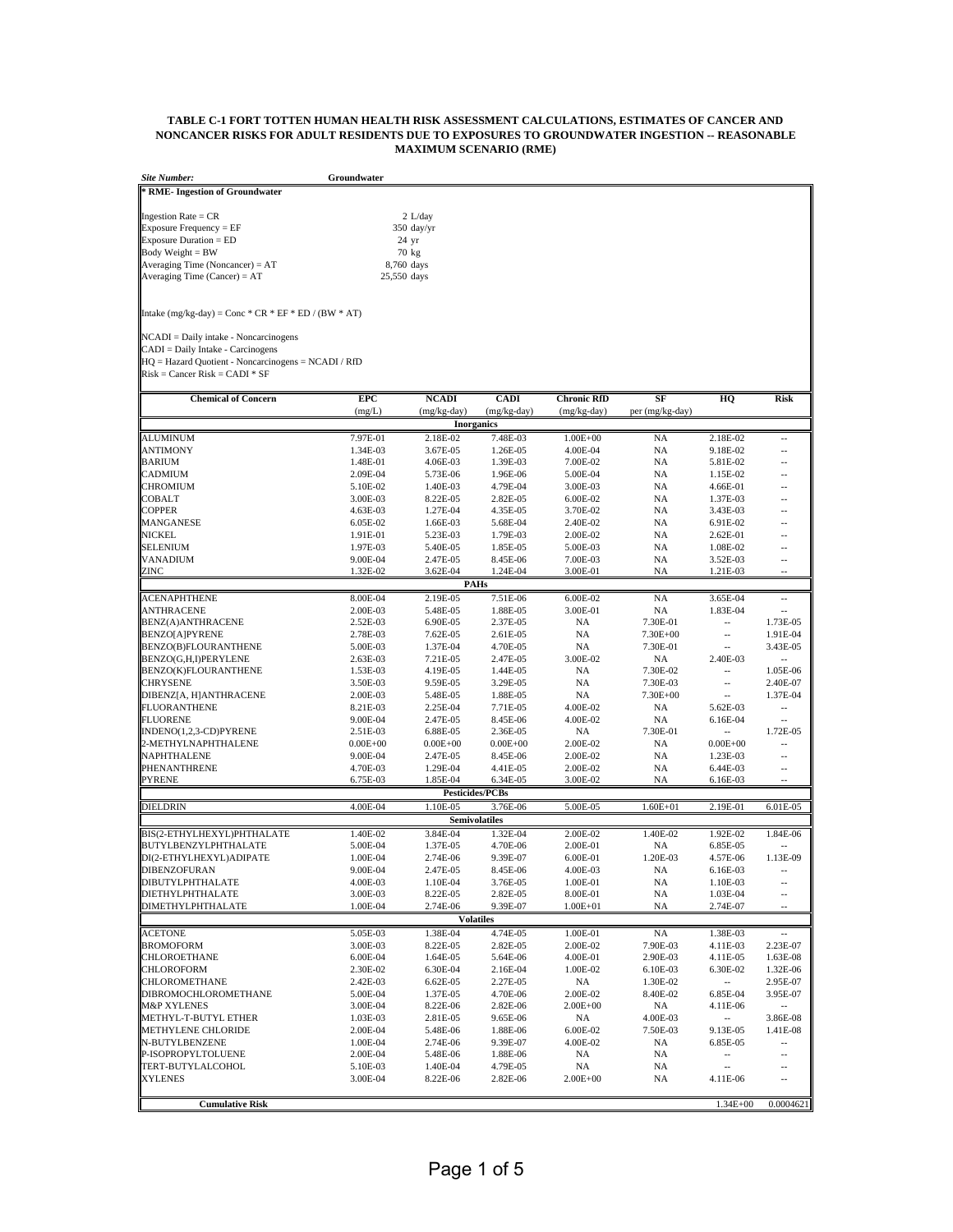#### **TABLE C-2 FORT TOTTEN HUMAN HEALTH RISK ASSESSMENT CALCULATIONS, ESTIMATES OF CANCER AND NONCANCER RISKS FOR ADULT RESIDENTS DUE TO EXPOSURE TO DERMAL CONTACT WITH GROUNDWATER -- REASONABLE MAXIMUM SCENARIO (RME)**

| <b>Site Number:</b>                                                                      | Groundwater             |                        |                      |                      |                             |                      |                      |
|------------------------------------------------------------------------------------------|-------------------------|------------------------|----------------------|----------------------|-----------------------------|----------------------|----------------------|
| <b>RME- Dermal Contact with Groundwater</b>                                              |                         |                        |                      |                      |                             |                      |                      |
|                                                                                          |                         |                        |                      |                      |                             |                      |                      |
| Surface Area Available for Contact = SA<br>Event Time $= ET$                             | 18,000 cm2              | $0.58$ hr/day          |                      |                      |                             |                      |                      |
| Permeability Constant = PC                                                               | chemical-specific cm/hr |                        |                      |                      |                             |                      |                      |
| Exposure Frequency = EF                                                                  |                         | 350 day/yr             |                      |                      |                             |                      |                      |
| <b>Exposure Duration = ED</b>                                                            |                         | 24 yr                  |                      |                      |                             |                      |                      |
| $Body Weight = BW$                                                                       |                         | 70 kg                  |                      |                      |                             |                      |                      |
| Averaging Time (Noncancer) = AT                                                          | 8,760 days              |                        |                      |                      |                             |                      |                      |
| Averaging Time (Cancer) = $AT$<br>Conversion Factor = CF                                 | 25,550 days             | $0.001$ L/cm3          |                      |                      |                             |                      |                      |
|                                                                                          |                         |                        |                      |                      |                             |                      |                      |
| Intake $(mg/kg-day) = Conc * SA * PC * ET * EF * ED * CF / (BW * AT)$                    |                         |                        |                      |                      |                             |                      |                      |
| NCADI = Daily intake - Noncarcinogens                                                    |                         |                        |                      |                      |                             |                      |                      |
| CADI = Daily Intake - Carcinogens<br>HQ = Hazard Quotient - Noncarcinogens = NCADI / RfD |                         |                        |                      |                      |                             |                      |                      |
| $Risk = Cancer Risk = CADI * SF$                                                         |                         |                        |                      |                      |                             |                      |                      |
|                                                                                          |                         |                        |                      |                      |                             |                      |                      |
| <b>Chemical of Concern</b>                                                               | EPC                     | <b>NCADI</b>           | <b>CADI</b>          | <b>Chronic RfD</b>   | SF                          | HQ                   | Risk                 |
|                                                                                          | (mg/L)                  | (mg/kg-day)            | (mg/kg-day)          |                      | (mg/kg-day) per (mg/kg-day) |                      |                      |
|                                                                                          |                         | <b>Inorganics</b>      |                      |                      |                             |                      |                      |
| ALUMINUM<br>ANTIMONY                                                                     | 7.97E-01<br>1.34E-03    | 1.14E-04               | 3.91E-05             | $1.00E + 00$         | NA<br>NA                    | 1.14E-04             | Ξ.                   |
| <b>BARIUM</b>                                                                            | 1.48E-01                | 1.92E-07<br>2.12E-05   | 6.57E-08<br>7.27E-06 | 6.00E-05<br>4.90E-03 | NA                          | 3.19E-03<br>4.33E-03 | 4                    |
| CADMIUM                                                                                  | 2.09E-04                | 3.29E-08               | 1.13E-08             | 1.25E-05             | NA                          | $2.63E-03$           |                      |
| CHROMIUM                                                                                 | 5.10E-02                | 7.29E-06               | 2.50E-06             | 7.50E-05             | NA                          | 9.72E-02             | 4                    |
| <b>COBALT</b>                                                                            | 3.00E-03                | 4.29E-07               | 1.47E-07             | 6.00E-02             | NA                          | 7.15E-06             | --                   |
| <b>COPPER</b>                                                                            | 4.63E-03                | 6.62E-07               | 2.27E-07             | 3.70E-02             | NA                          | 1.79E-05             | ÷÷                   |
| MANGANESE                                                                                | 6.05E-02                | 8.65E-06               | 2.97E-06             | 9.60E-04             | NA                          | 9.01E-03             | --                   |
| NICKEL                                                                                   | 1.91E-01                | 7.38E-06               | 2.53E-06             | 8.00E-04             | NA                          | 9.22E-03             | н.                   |
| SELENIUM                                                                                 | 1.97E-03                | 2.82E-07               | 9.66E-08             | 5.00E-03             | NA                          | 5.63E-05             | --                   |
| VANADIUM                                                                                 | 9.00E-04                | 1.29E-07               | 4.41E-08             | 1.82E-04             | NA                          | 7.07E-04             | 44                   |
| ZINC                                                                                     | 1.32E-02                | 1.89E-06               | 6.47E-07             | 3.00E-01             | NA                          | 6.29E-06             |                      |
| <b>ACENAPHTHENE</b>                                                                      | 8.00E-04                | PAHs<br>2.86E-05       | 9.81E-06             | NA                   | NA                          | ÷.                   | ă.                   |
| <b>ANTHRACENE</b>                                                                        | 2.00E-03                | 6.29E-05               | 2.16E-05             | NA                   | <b>NA</b>                   | ä.                   | L.                   |
| <b>BENZ(A)ANTHRACENE</b>                                                                 | 2.52E-03                | 1.87E-04               | 6.43E-05             | NA                   | NA                          | ÷.                   | ٠.                   |
| BENZO[A]PYRENE                                                                           | 2.78E-03                | 3.06E-04               | 1.05E-04             | NA                   | NA                          | цú.                  | ă.                   |
| BENZO(B)FLOURANTHENE                                                                     | 5.00E-03                | 5.58E-04               | 1.91E-04             | NA                   | NA                          | ÷.                   | 44                   |
| BENZO(G,H,I)PERYLENE                                                                     | 2.63E-03                | 6.77E-04               | 2.32E-04             | NA                   | NA                          | ä.                   | ă.                   |
| BENZO(K)FLOURANTHENE                                                                     | 1.53E-03                | 1.31E-04               | 4.50E-05             | NA                   | NA                          | --                   |                      |
| CHRYSENE                                                                                 | 3.50E-03                | $2.60E - 04$           | 8.92E-05             | NA                   | NA                          | ÷.                   | Ξ.                   |
| DIBENZ[A, H]ANTHRACENE<br>FLUORANTHENE                                                   | 2.00E-03                | 4.86E-04<br>2.82E-04   | 1.67E-04<br>9.66E-05 | NA<br>NA             | NA<br>NA                    | 44<br>4              | -−                   |
| FLUORENE                                                                                 | 8.21E-03<br>9.00E-04    | 3.22E-05               | 1.10E-05             | NA                   | NA                          | $\qquad \qquad -$    |                      |
| INDENO(1,2,3-CD)PYRENE                                                                   | 2.51E-03                | 4.31E-04               | 1.48E-04             | NA                   | NA                          |                      | 4                    |
| 2-METHYLNAPHTHALENE                                                                      | $0.00E + 00$            | $0.00E + 00$           | $0.00E + 00$         | 2.00E-02             | NA                          | $0.00E + 00$         |                      |
| NAPHTHALENE                                                                              | 9.00E-04                | 6.31E-06               | 2.16E-06             | NA                   | NA                          | 4                    | 4                    |
| PHENANTHRENE                                                                             | 4.70E-03                | 1.01E-04               | 3.46E-05             | NA                   | NA                          | ä.                   | Ц.                   |
| PYRENE                                                                                   | 6.75E-03                | 3.09E-04               | 1.06E-04             | NA                   | NA                          |                      |                      |
|                                                                                          |                         | <b>Pesticides/PCBs</b> |                      |                      |                             |                      |                      |
| DIELDRIN                                                                                 | 4.00E-04                | 7.44E-07               | 2.55E-07             | 5.00E-05             | $1.60E + 01$                | 1.49E-02             | 4.08E-06             |
|                                                                                          |                         | <b>Semivolatiles</b>   |                      |                      |                             |                      |                      |
| BIS(2-ETHYLHEXYL)PHTHALATE                                                               | 1.40E-02                | 4.61E-05               | 1.58E-05             | 2.00E-02             | 1.40E-02                    | 2.30E-03             | 2.21E-07             |
| BUTYLBENZYLPHTHALATE<br>DI(2-ETHYLHEXYL)ADIPATE                                          | 5.00E-04<br>1.00E-04    | 5.08E-06<br>5.15E-05   | 1.74E-06<br>1.77E-05 | 2.00E-01<br>6.00E-01 | NA<br>1.20E-03              | 2.54E-05<br>8.58E-05 | 2.12E-08             |
| <b>DIBENZOFURAN</b>                                                                      | 9.00E-04                | 1.93E-05               | 6.62E-06             | 4.00E-03             | NA                          | 4.83E-03             |                      |
| DIBUTYLPHTHALATE                                                                         | 4.00E-03                | 1.49E-05               | 5.10E-06             | 1.00E-01             | NA                          | 1.49E-04             | ۰.                   |
| DIETHYLPHTHALATE                                                                         | 3.00E-03                | 1.76E-06               | 6.03E-07             | 8.00E-01             | NA                          | 2.20E-06             | 4                    |
| <b>DIMETHYLPHTHALATE</b>                                                                 | 1.00E-04                | 2.00E-08               | 6.86E-09             | $1.00E + 01$         | NA                          | 2.00E-09             | --                   |
|                                                                                          |                         | <b>Volatiles</b>       |                      |                      |                             |                      |                      |
| <b>ACETONE</b>                                                                           | 5.05E-03                | 4.12E-07               | 1.41E-07             | 1.00E-01             | $_{\rm NA}$                 | 4.12E-06             |                      |
| <b>BROMOFORM</b>                                                                         | 3.00E-03                | 1.03E-06               | 3.53E-07             | 2.00E-02             | 7.90E-03                    | 5.15E-05             | 2.79E-09             |
| <b>CHLOROETHANE</b><br>CHLOROFORM                                                        | 6.00E-04<br>2.30E-02    | 5.41E-07<br>2.34E-05   | 1.85E-07             | 4.00E-01<br>1.00E-02 | 2.90E-03                    | 1.35E-06<br>2.34E-03 | 5.38E-10<br>4.88E-08 |
| CHLOROMETHANE                                                                            | 2.42E-03                | 1.18E-06               | 8.01E-06<br>4.03E-07 | NA                   | 6.10E-03<br>1.30E-02        | н.                   | 5.24E-09             |
| DIBROMOCHLOROMETHANE                                                                     | 5.00E-04                | 2.79E-07               | 9.56E-08             | 2.00E-02             | 8.40E-02                    | 1.39E-05             | 8.03E-09             |
| <b>M&amp;P XYLENES</b>                                                                   | 3.00E-04                | 3.43E-06               | 1.18E-06             | $2.00E + 00$         | NA                          | 1.72E-06             | $\sim$               |
| METHYL-T-BUTYL ETHER                                                                     | 1.03E-03                | 3.82E-07               | 1.31E-07             | NA                   | 4.00E-03                    | $\sim$               | 5.24E-10             |
| METHYLENE CHLORIDE                                                                       | 2.00E-04                | 1.03E-07               | 3.53E-08             | 6.00E-02             | 7.50E-03                    | 1.72E-06             | 2.65E-10             |
| N-BUTYLBENZENE                                                                           | 1.00E-04                | NA                     | NA                   | 4.00E-02             | NA                          |                      |                      |
| P-ISOPROPYLTOLUENE                                                                       | 2.00E-04                | NA                     | NA                   | NA                   | NA                          | ÷.                   | Щ,                   |
| TERT-BUTYLALCOHOL                                                                        | 5.10E-03                | NA                     | NA                   | NA                   | NA                          |                      |                      |
| <b>XYLENES</b>                                                                           | 3.00E-04                | 4.08E-06               | 1.40E-06             | $2.00E + 00$         | NA                          | 2.04E-06             | ÷.                   |
| <b>Cumulative Risk</b>                                                                   |                         |                        |                      |                      |                             | 1.51E-01             | 4.388E-06            |
|                                                                                          |                         |                        |                      |                      |                             |                      |                      |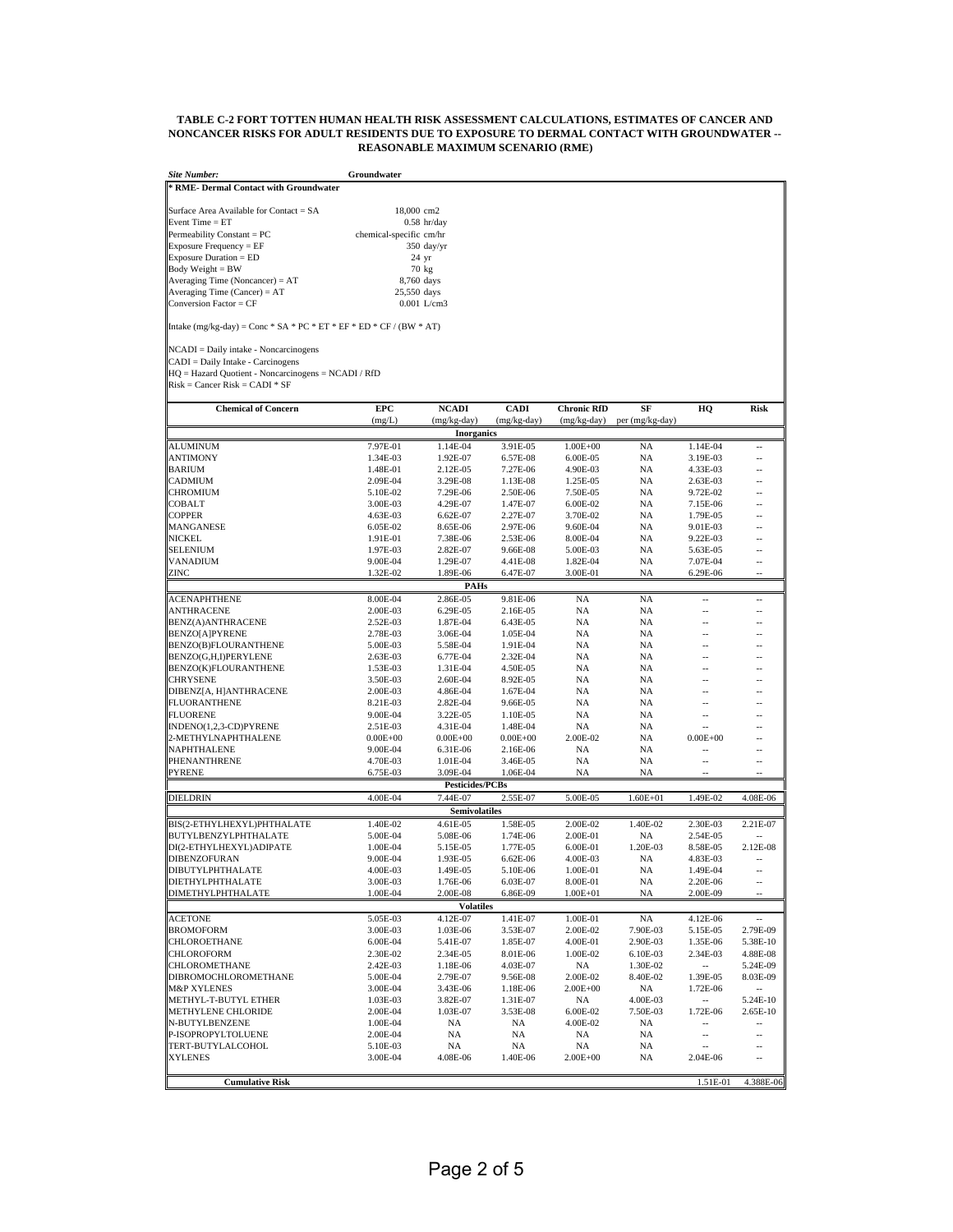## **TABLE C-3 FORT TOTTEN HUMAN HEALTH RISK ASSESSMENT CALCULATIONS, ESTIMATES OF CANCER AND NONCANCER RISKS FOR ADULT RESIDENTS DUE TO INHALATION OF VOLATILES FROM GROUNDWATER -- REASONABLE MAXIMUM SCENARIO (RME)**

| <b>Site Number:</b>                                   | Groundwater      |                  |               |                    |                 |              |             |
|-------------------------------------------------------|------------------|------------------|---------------|--------------------|-----------------|--------------|-------------|
| <b>RME-Inhalation of Volatiles from Groundwater</b>   |                  |                  |               |                    |                 |              |             |
|                                                       | 1.67E-02 min-1   |                  |               |                    |                 |              |             |
| Air Exchange Rate = $AER$                             |                  |                  |               |                    |                 |              |             |
| Body Weight = $BW$                                    |                  | 70 kg            |               |                    |                 |              |             |
| Duration in Shower Room $=$ DSR                       |                  | 1 min            |               |                    |                 |              |             |
| Ventillation Rate = $VR$                              |                  | $20$ L/min       |               |                    |                 |              |             |
| Exposure Frequency = $EF$                             |                  | $350$ day/yr     |               |                    |                 |              |             |
| Exposure Duration = $ED$                              | 30 <sub>yr</sub> |                  |               |                    |                 |              |             |
| Averaging Time (Non-Cancer) = $AT$                    | 10,950 days      |                  |               |                    |                 |              |             |
| Averaging Time (Cancer) = $AT$                        | 25,550 days      |                  |               |                    |                 |              |             |
| Intake $(mg/kg-day) = Conc * EF * ED * SD / AT$       |                  |                  |               |                    |                 |              |             |
| $NCADI = Daily$ intake - Noncarcinogens               |                  |                  |               |                    |                 |              |             |
| $CADI = Daily Intake - Carcinogens$                   |                  |                  |               |                    |                 |              |             |
| $HO = Hazard Quotient - Noncarcinogens = NCADI / RfD$ |                  |                  |               |                    |                 |              |             |
| $Risk = Cancer Risk = CADI * SF$                      |                  |                  |               |                    |                 |              |             |
| <b>Chemical of Concern</b>                            | <b>EPC</b>       | <b>NCADI</b>     | <b>CADI</b>   | <b>Chronic RfD</b> | <b>SF</b>       | HQ           | <b>Risk</b> |
|                                                       | (mg/kg/shower)   | $(mg/kg-day)$    | $(mg/kg-day)$ | $(mg/kg-day)$      | per (mg/kg-day) |              |             |
|                                                       |                  | <b>Volatiles</b> |               |                    |                 |              |             |
| <b>ACETONE</b>                                        | 2.22E-05         | 2.13E-05         | 9.13E-06      | 1.00E-01           | <b>NA</b>       | 2.13E-04     |             |
| <b>BROMOFORM</b>                                      | 3.12E-05         | 3.00E-05         | 1.28E-05      | NA                 | 3.90E-03        |              | 5.01E-08    |
| <b>CHLOROETHANE</b>                                   | 1.36E-05         | 1.30E-05         | 5.57E-06      | $2.90E + 00$       | <b>NA</b>       | 4.48E-06     | $-$         |
| <b>CHLOROFORM</b>                                     | 4.04E-04         | 3.88E-04         | 1.66E-04      | 8.60E-05           | 8.05E-02        | $4.51E + 00$ | 1.34E-05    |
| <b>CHLOROMETHANE</b>                                  | 5.96E-05         | 5.72E-05         | 2.45E-05      | 2.60E-02           | 3.50E-03        | 2.20E-03     | 8.58E-08    |
| <b>DIBROMOCHLOROMETHANE</b>                           | 5.98E-06         | 5.73E-06         | 2.46E-06      | NA                 | NA              | --           | $-$         |

M&P XYLENES 5.71E-06 5.47E-06 2.35E-06 2.00E-01 NA 2.74E-05 --

TERT-BUTYLALCOHOL 0.00E+00 0.00E+00 0.00E+00 NA NA -- -- XYLENES 5.71E-06 5.47E-06 2.35E-06 NA NA -- -- Cumulative Risk 4.51E+00 1.35E-05

METHYLENE CHLORIDE 3.87E-06 3.71E-06 1.59E-06 8.60E-01 1.65E-03 4.31E-06 2.62E-09 N-BUTYLBENZENE 1.76E-06 1.69E-06 7.24E-07 NA NA -- --

METHYL-T-BUTYL ETHER

P-ISOPROPYLTOLUENE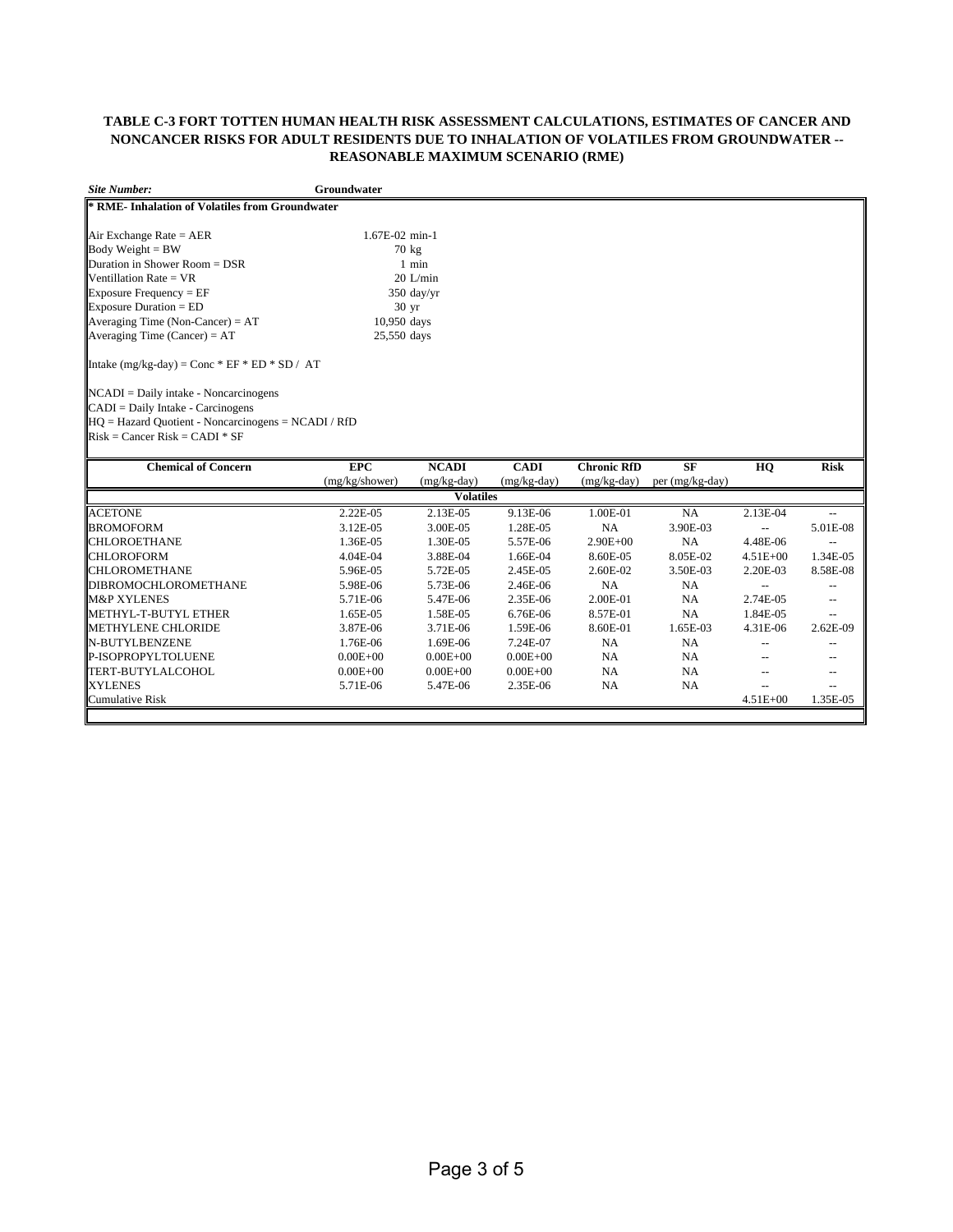## **TABLE C-4 FORT TOTTEN HUMAN HEALTH RISK ASSESSMENT CALCULATIONS, ESTIMATES OF CANCER AND NONCANCER RISKS FOR CHILD RESIDENTS DUE TO EXPOSURES TO GROUNDWATER INGESTION -- REASONABLE MAXIMUM SCENARIO (RME)**

| Site Number:                    | Groundwater  |  |  |  |  |
|---------------------------------|--------------|--|--|--|--|
| * RME- Ingestion of Groundwater |              |  |  |  |  |
| Ingestion Rate = $CR$           | $1$ L/day    |  |  |  |  |
| Exposure Frequency = EF         | $350$ day/yr |  |  |  |  |
| Exposure Duration = ED          | 6 yr         |  |  |  |  |
| Body Weight = BW                | $15$ kg      |  |  |  |  |
| Averaging Time (Noncancer) = AT | 2,190 days   |  |  |  |  |
| Averaging Time (Cancer) = $AT$  | 25,550 days  |  |  |  |  |

Intake  $(mg/kg-day) = Conc * CR * EF * ED / (BW * AT)$ 

NCADI = Daily intake - Noncarcinogens CADI = Daily Intake - Carcinogens HQ = Hazard Quotient - Noncarcinogens = NCADI / RfD Risk = Cancer Risk = CADI \* SF

| <b>Chemical of Concern</b> | <b>EPC</b>   | <b>NCADI</b>           | <b>CADI</b>          | <b>Chronic RfD</b> | SF              | HQ                       | <b>Risk</b>              |
|----------------------------|--------------|------------------------|----------------------|--------------------|-----------------|--------------------------|--------------------------|
|                            | (mg/L)       | (mg/kg-day)            | $(mg/kg-day)$        | $(mg/kg-day)$      | per (mg/kg-day) |                          |                          |
|                            |              | <b>Inorganics</b>      |                      |                    |                 |                          |                          |
| ALUMINUM                   | 7.97E-01     | 5.09E-02               | 4.36E-03             | $1.00E + 00$       | <b>NA</b>       | 5.09E-02                 | $\overline{a}$           |
| <b>ANTIMONY</b>            | 1.34E-03     | 8.57E-05               | 7.34E-06             | 4.00E-04           | <b>NA</b>       | 2.14E-01                 | $\overline{a}$           |
| <b>BARIUM</b>              | 1.48E-01     | 9.48E-03               | 8.13E-04             | 7.00E-02           | <b>NA</b>       | 1.35E-01                 | $-$                      |
| <b>CADMIUM</b>             | 2.09E-04     | 1.34E-05               | 1.15E-06             | 5.00E-04           | <b>NA</b>       | 2.67E-02                 | $-$                      |
| <b>CHROMIUM</b>            | 5.10E-02     | 3.26E-03               | 2.79E-04             | 3.00E-03           | <b>NA</b>       | $1.09E + 00$             | $\overline{a}$           |
| <b>COBALT</b>              | 3.00E-03     | 1.92E-04               | 1.64E-05             | 6.00E-02           | NA              | 3.20E-03                 | $\overline{a}$           |
| <b>COPPER</b>              | 4.63E-03     | 2.96E-04               | 2.54E-05             | 3.70E-02           | NA              | 8.00E-03                 | $-$                      |
| <b>MANGANESE</b>           | 6.05E-02     | 3.87E-03               | 3.32E-04             | 2.40E-02           | <b>NA</b>       | 1.61E-01                 | $\overline{a}$           |
| <b>NICKEL</b>              | 1.91E-01     | 1.22E-02               | 1.05E-03             | 2.00E-02           | NA              | 6.11E-01                 | $\sim$                   |
| SELENIUM                   | 1.97E-03     | 1.26E-04               | 1.08E-05             | 5.00E-03           | NA              | 2.52E-02                 | $\overline{a}$           |
| VANADIUM                   | 9.00E-04     | 5.75E-05               | 4.93E-06             | 7.00E-03           | NA              | 8.22E-03                 | $\overline{a}$           |
| ZINC                       | 1.32E-02     | 8.44E-04               | 7.23E-05             | 3.00E-01           | <b>NA</b>       | 2.81E-03                 |                          |
|                            |              |                        | <b>PAHs</b>          |                    |                 |                          |                          |
| <b>ACENAPHTHENE</b>        | 8.00E-04     | 5.11E-05               | 4.38E-06             | 6.00E-02           | <b>NA</b>       | 8.52E-04                 | $\overline{a}$           |
| <b>ANTHRACENE</b>          | 2.00E-03     | 1.28E-04               | 1.10E-05             | 3.00E-01           | NA              | 4.26E-04                 | $\overline{a}$           |
| <b>BENZ(A)ANTHRACENE</b>   | 2.52E-03     | 1.61E-04               | 1.38E-05             | NA                 | 7.30E-01        | $\overline{\phantom{a}}$ | 1.01E-05                 |
| <b>BENZO[A]PYRENE</b>      | 2.78E-03     | 1.78E-04               | 1.52E-05             | NA                 | $7.30E + 00$    | $\overline{a}$           | 1.11E-04                 |
| BENZO(B)FLOURANTHENE       | 5.00E-03     | 3.20E-04               | 2.74E-05             | NA                 | 7.30E-01        | $\overline{a}$           | 2.00E-05                 |
| BENZO(G,H,I)PERYLENE       | 2.63E-03     | 1.68E-04               | 1.44E-05             | 3.00E-02           | NA              | 5.60E-03                 | $\overline{a}$           |
| BENZO(K)FLOURANTHENE       | 1.53E-03     | 9.78E-05               | 8.38E-06             | <b>NA</b>          | 7.30E-02        | $\overline{\phantom{a}}$ | 6.12E-07                 |
| <b>CHRYSENE</b>            | 3.50E-03     | 2.24E-04               | 1.92E-05             | <b>NA</b>          | 7.30E-03        | $\overline{a}$           | 1.40E-07                 |
| DIBENZ[A, H]ANTHRACENE     | 2.00E-03     | 1.28E-04               | 1.10E-05             | <b>NA</b>          | 7.30E+00        |                          | 8.00E-05                 |
| <b>FLUORANTHENE</b>        | 8.21E-03     | 5.25E-04               | 4.50E-05             | 4.00E-02           | NA              | 1.31E-02                 | $\overline{a}$           |
| <b>FLUORENE</b>            | 9.00E-04     | 5.75E-05               | 4.93E-06             | 4.00E-02           | NA              | 1.44E-03                 | $\overline{a}$           |
| INDENO(1,2,3-CD)PYRENE     | 2.51E-03     | 1.60E-04               | 1.38E-05             | NA                 | 7.30E-01        | $\overline{a}$           | 1.00E-05                 |
| 2-METHYLNAPHTHALENE        | $0.00E + 00$ | $0.00E + 00$           | $0.00E + 00$         | 2.00E-02           | <b>NA</b>       | $0.00E + 00$             |                          |
| NAPHTHALENE                | 9.00E-04     | 5.75E-05               | 4.93E-06             | 2.00E-02           | <b>NA</b>       | 2.88E-03                 | $\overline{a}$           |
| PHENANTHRENE               | 4.70E-03     | 3.00E-04               | 2.58E-05             | 2.00E-02           | NA              | 1.50E-02                 | $\overline{a}$           |
| <b>PYRENE</b>              | 6.75E-03     | 4.32E-04               | 3.70E-05             | 3.00E-02           | <b>NA</b>       | 1.44E-02                 |                          |
|                            |              | <b>Pesticides/PCBs</b> |                      |                    |                 |                          |                          |
| DIELDRIN                   | 4.00E-04     | 2.56E-05               | 2.19E-06             | 5.00E-05           | $1.60E + 01$    | 5.11E-01                 | 3.51E-05                 |
|                            |              |                        | <b>Semivolatiles</b> |                    |                 |                          |                          |
| BIS(2-ETHYLHEXYL)PHTHALATE | 1.40E-02     | 8.95E-04               | 7.67E-05             | 2.00E-02           | 1.40E-02        | 4.47E-02                 | 1.07E-06                 |
| BUTYLBENZYLPHTHALATE       | 5.00E-04     | 3.20E-05               | 2.74E-06             | 2.00E-01           | NA              | 1.60E-04                 |                          |
| DI(2-ETHYLHEXYL)ADIPATE    | 1.00E-04     | 6.39E-06               | 5.48E-07             | 6.00E-01           | 1.20E-03        | 1.07E-05                 | 6.58E-10                 |
| <b>DIBENZOFURAN</b>        | 9.00E-04     | 5.75E-05               | 4.93E-06             | 4.00E-03           | NA              | 1.44E-02                 | $\overline{a}$           |
| <b>DIBUTYLPHTHALATE</b>    | 4.00E-03     | 2.56E-04               | 2.19E-05             | 1.00E-01           | <b>NA</b>       | 2.56E-03                 | $\overline{a}$           |
| DIETHYLPHTHALATE           | 3.00E-03     | 1.92E-04               | 1.64E-05             | 8.00E-01           | <b>NA</b>       | 2.40E-04                 | $\overline{a}$           |
| DIMETHYLPHTHALATE          | 1.00E-04     | 6.39E-06               | 5.48E-07             | $1.00E + 01$       | NA              | 6.39E-07                 | $\overline{a}$           |
|                            |              |                        | <b>Volatiles</b>     |                    |                 |                          |                          |
| <b>ACETONE</b>             | 5.05E-03     | 3.23E-04               | 2.77E-05             | 1.00E-01           | <b>NA</b>       | 3.23E-03                 | $\overline{a}$           |
| <b>BROMOFORM</b>           | 3.00E-03     | 1.92E-04               | 1.64E-05             | 2.00E-02           | 7.90E-03        | 9.59E-03                 | 1.30E-07                 |
| CHLOROETHANE               | 6.00E-04     | 3.84E-05               | 3.29E-06             | 4.00E-01           | 2.90E-03        | 9.59E-05                 | 9.53E-09                 |
| <b>CHLOROFORM</b>          | 2.30E-02     | 1.47E-03               | 1.26E-04             | 1.00E-02           | 6.10E-03        | 1.47E-01                 | 7.69E-07                 |
| <b>CHLOROMETHANE</b>       | 2.42E-03     | 1.55E-04               | 1.32E-05             | <b>NA</b>          | 1.30E-02        |                          | 1.72E-07                 |
| DIBROMOCHLOROMETHANE       | 5.00E-04     | 3.20E-05               | 2.74E-06             | 2.00E-02           | 8.40E-02        | 1.60E-03                 | 2.30E-07                 |
| <b>M&amp;P XYLENES</b>     | 3.00E-04     | 1.92E-05               | 1.64E-06             | $2.00E + 00$       | NA              | 9.59E-06                 | $\overline{\phantom{a}}$ |
| METHYL-T-BUTYL ETHER       | 1.03E-03     | 6.57E-05               | 5.63E-06             | NA                 | 4.00E-03        | $\overline{\phantom{a}}$ | 2.25E-08                 |
| <b>METHYLENE CHLORIDE</b>  | 2.00E-04     | 1.28E-05               | 1.10E-06             | $6.00E-02$         | 7.50E-03        | 2.13E-04                 | 8.22E-09                 |
| N-BUTYLBENZENE             | 1.00E-04     | 6.39E-06               | 5.48E-07             | 4.00E-02           | NA              | 1.60E-04                 |                          |
| P-ISOPROPYLTOLUENE         | 2.00E-04     | 1.28E-05               | 1.10E-06             | NA                 | NA              | $\overline{\phantom{a}}$ |                          |
| TERT-BUTYLALCOHOL          | 5.10E-03     | 3.26E-04               | 2.79E-05             | <b>NA</b>          | NA              | $\overline{a}$           |                          |
| <b>XYLENES</b>             | 3.00E-04     | 1.92E-05               | 1.64E-06             | $2.00E + 00$       | <b>NA</b>       | 9.59E-06                 |                          |
|                            |              |                        |                      |                    |                 |                          |                          |
| <b>Cumulative Risk</b>     |              |                        |                      |                    |                 |                          | 3.12E+00 0.00026956      |